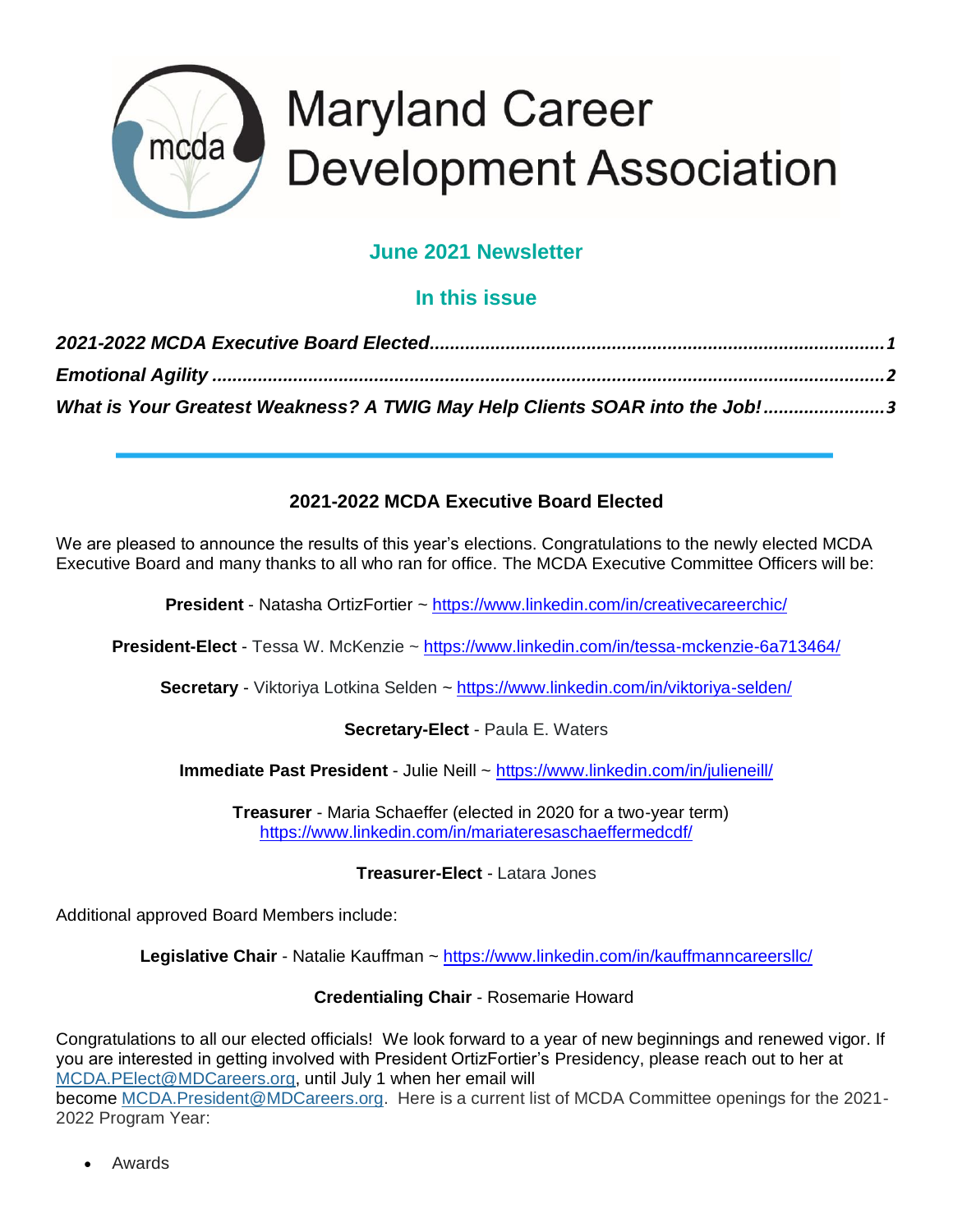- Conference
- Public Relations
- **Membership**
- Mentoring and Outreach
- **Website**
- **Newsletter**
- Program
- National Career Development Month

Learn more about the roles of MCDA Committee Chairs by accessing the bylaws at [Maryland Career](https://mdcareers.org/EmailTracker/LinkTracker.ashx?linkAndRecipientCode=wBmDxIbaDXnUAeF7kAoX49NWPvOXlIf3x1UM89NICjWUFBYTNS3StNHu%2fzZM1r3OiokfvwGC0PES6NX6%2b3Qk4MK2xHQXBTQKvyruczhMe2I%3d)  Development Association - [Bylaws & Minutes \(mdcareers.org\)](https://mdcareers.org/EmailTracker/LinkTracker.ashx?linkAndRecipientCode=wBmDxIbaDXnUAeF7kAoX49NWPvOXlIf3x1UM89NICjWUFBYTNS3StNHu%2fzZM1r3OiokfvwGC0PES6NX6%2b3Qk4MK2xHQXBTQKvyruczhMe2I%3d) on pages 7 and 8.

Thanks to all the members who took time to vote. Consider becoming a member and/or getting more involved. We encourage you to engage in a way that aligns with your interests--serve on a committee, write a newsletter article and/or attend MCDA events. Your participation makes MCDA a robust organization!

#### [Back](#page-0-1) to top



## <span id="page-1-0"></span>**Emotional Agility**

## **By Karol Taylor**

Taking a moment to assess our situation is typically a good idea. It's important to notice our emotional responses and consider how well we are thriving and/or surviving in any circumstance. I recently learned about a newly developed model for successfully adapting to our feelings in relation to the pandemic and the pivot it forced us to make. The Emotional Needs Pyramid was developed by Dr. Susan David, an Instructor in Psychology at Harvard University. She is the author of the book *Emotional Fragility.* This model illustrates what a healthy emotional response to the pivot would look like. If we learn these steps and follow them, our opportunity for increased resiliency and adaptability can create a stronger emotional agility than we may have previously thought we were capable of.

Like Maslow's Hierarchy of needs [The 5 Levels of Maslow's](https://www.verywellmind.com/what-is-maslows-hierarchy-of-needs-4136760)  [Hierarchy of Needs \(verywellmind.com\),](https://www.verywellmind.com/what-is-maslows-hierarchy-of-needs-4136760) this pyramid begins at the bottom and works its way up.

Step 1. Gentle Acceptance suggests that under uncontrollable situations feelings of anxiety, hopelessness or grief can be expected, therefore accepted. Acceptance is the prerequisite for positive change.

Step 2. Compassion: During unprecedented times such as the current pandemic, forgiveness, flexibility, and compassion—for both yourself and for others—can alleviate anxiety and burden.

Step 3. Routine: Routine provides a sense of order, the glue that holds us together from day to day. When faced with the unfamiliar, we tend to fill in the gaps with fear; instead, we can fill the gaps with things that are comfortable, familiar, and connected with our values. Healthy routines are essential, specifically those associated with sleep, exercise and eating. Our bodies and minds are so inter-connected and our physical health is reflected in our psychological state.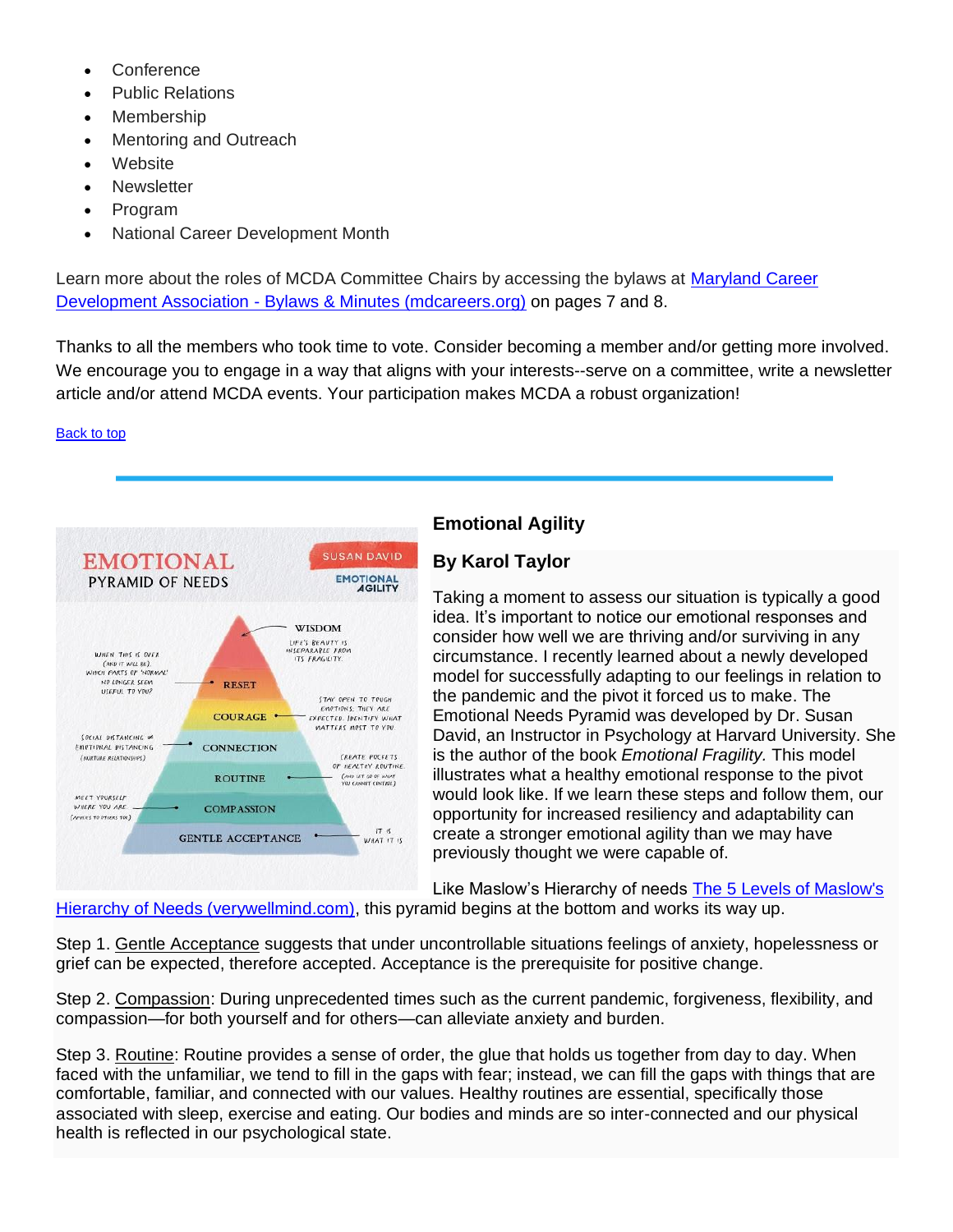Step 4. Connection: Physical distancing is not synonymous with social distancing. Connection is more important than ever. Nourishing relationships, especially if you're feeling lonely, can be done despite physical distance.

Step 5. Courage: Research now shows that the radical acceptance of all of our emotions–even the messy, difficult ones–is the cornerstone to resilience, thriving, and happiness. Slow down and face into your difficult emotions with courage. What you find there will direct you to make better decisions and take values-based actions.

Step 6. Reset: This is the time for reflection. What priorities did you once have that no longer seem important? What parts of 'normal' do you not want to rush back to? Gather your data, and reflect on what you learn about yourself. This will guide you as you move forward.

Step 7. Wisdom: Life's beauty is inseparable from its fragility. The only certainty is uncertainty, and once we realize this as truth, the healthier and more authentically happier we will be. Courage is not an absence of fear; courage is fear walking.

If you want to self-assess you can take Dr. David's quiz at [Quiz | Emotional Agility —](https://www.susandavid.com/quiz) Susan David, Ph.D. This site provides quick and basic feedback information based on your responses, but if you want to learn more you will have to pay. I think you will receive enough insight based on the manner in which you go about determining your response to each question that you will not need to pay for any further interpretation.

Best wishes for success in your continued emotional agility!

Reference: [The Emotional Pyramid of Needs -](https://amiquebec.org/emotional-pyramid-of-needs/#:~:text=The%20Emotional%20Pyramid%20of%20Needs%20Susan%20David%2C%20PhD%2C,embrace%20change%2C%20and%20thrive%20in%20work%20and%20life.) AMI-Quebec (amiquebec.org)



Karol Taylor has been a member of MACD/MCA and MCDA for more than 17 years, 13 as an MCDA Board member and executive leader, and 8 on the MACD/MCA Board. Karol is an award-winning expert in the federal job search, but she also has expertise in leadership and organizational development. The emergence of COVID-19 motivated Karol to consider how people might respond in the new telework-place.

#### [Back](#page-0-1) to top

### <span id="page-2-0"></span>**What is Your Greatest Weakness? A TWIG May Help Clients SOAR into the Job!**

### **By Sean Lybeck-Smoak**

*Note: This article originally appeared in NCDA's web magazine, Career Convergence, at [www.ncda.org.](http://www.ncda.org/) Copyright National Career Development Association, (May 1, 2021). Reprinted with permission.*

For many, interviewing is stress-inducing, especially in the virtual environment that we find ourselves. Whether it is anticipating and preparing for the interview, the interview itself, or following up with thank you notes, the job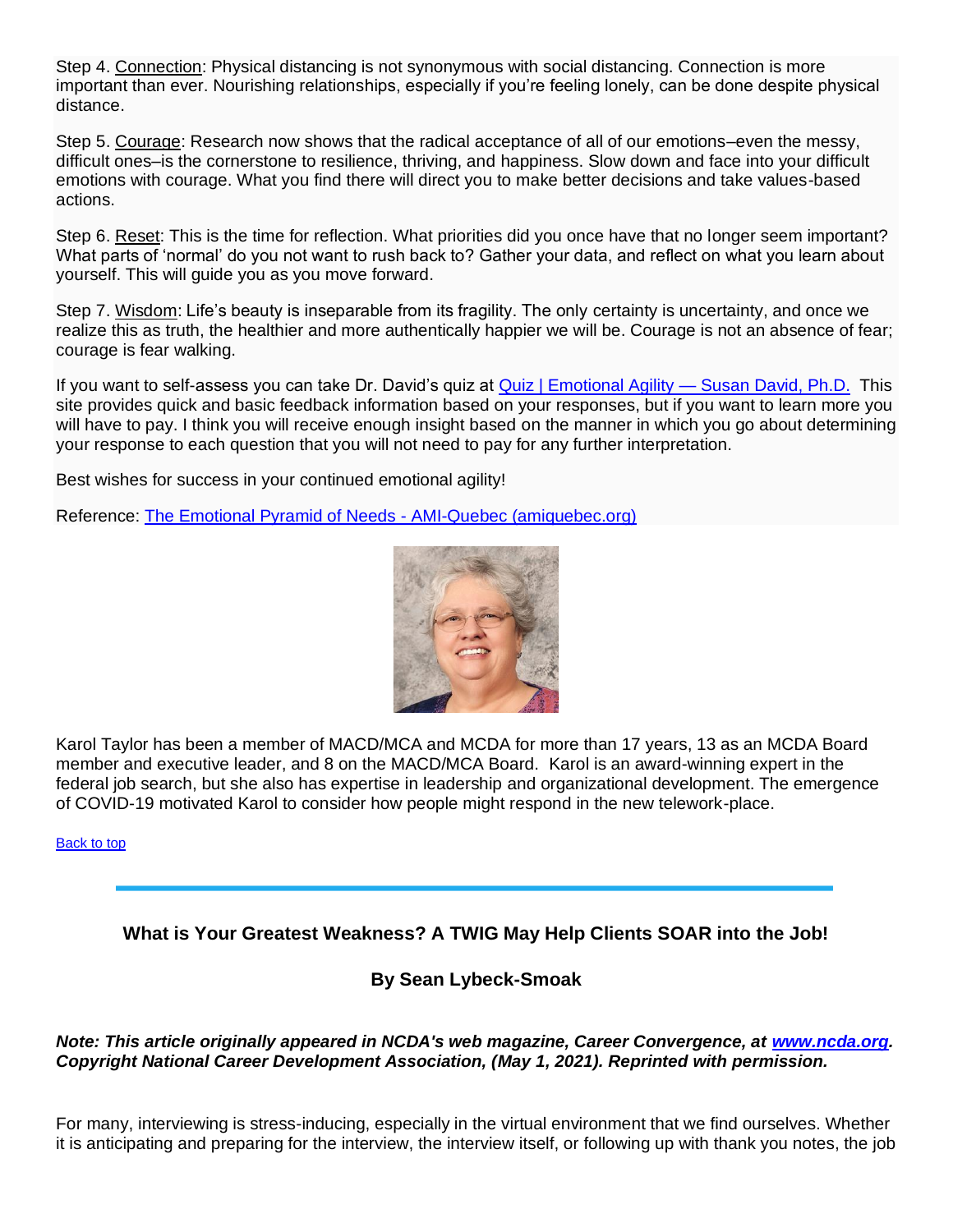of career service providers is clear. Career service providers offer clients resources, guidance, and strategies to reduce their anxieties and navigate the process with success.

### **SOAR & STAR Techniques**



The SOAR (Situation, Obstacles, Action, Results) and STAR (Situation, Task, Action, Results) techniques are great tools for helping clients organize strategic interview stories. The intelligent use of acronyms describe straightforward, easy to remember strategies that help clients prepare for the interview. The acronyms tell clients exactly what they need to do in the interview.

- Sell oneself
- Demonstrate STAR candidate qualities
- SOAR past the competition
- Secure a job offer.

By remembering the four words of the acronym, clients can prepare stories that effectively market their value proposition, employability strengths, accomplishments, and approach to problem solving. With preparation and practice, clients may experience reduced stress as they gain confidence in telling compelling interview stories that come across as authentic and conversational (Kelley, 2017).

SOAR and STAR are great techniques for many questions, but not necessarily for when clients are asked to "name weaknesses" during the interview. While it is possible to adjust the SOAR strategy, it lacks the natural fit with the "between the lines" intent of the interviewer. Namely, is a client self-aware and "open to admitting, taking responsibility for and learning from your mistakes" (Kelley, 2017). While there are easy ways to describe interview strategies to clients, it is difficult to find a similar acronym that is as memorable, on-point, and descriptive for the weakness question. A variety of interviewing resources describe cookie cutter-type answers and plenty of "don'ts and dos."

Don't share a weakness that would:

- disqualify oneself by admitting something big;
- use the word "weakness" (Kelley, 2017) or create negative sound bites (Kelley, 2017);
- cast blame on others or talk bad about one's employer;
- give too many details;
- make it sound like a cookie-cutter or memorized answer;
- use clichés (Kelley, 2017);
- claim one's "weakness as a strength" because the interviewer has heard it before and does not believe it.

Do:

- use the sandwich technique by surrounding the negative with two positives (Kelley, 2017);
- choose a weakness closely aligned to a strength (Kelley, 2017);
- demonstrate self-awareness and a commitment to improvement by spending more time talking about overcoming it (Kelley, 2017);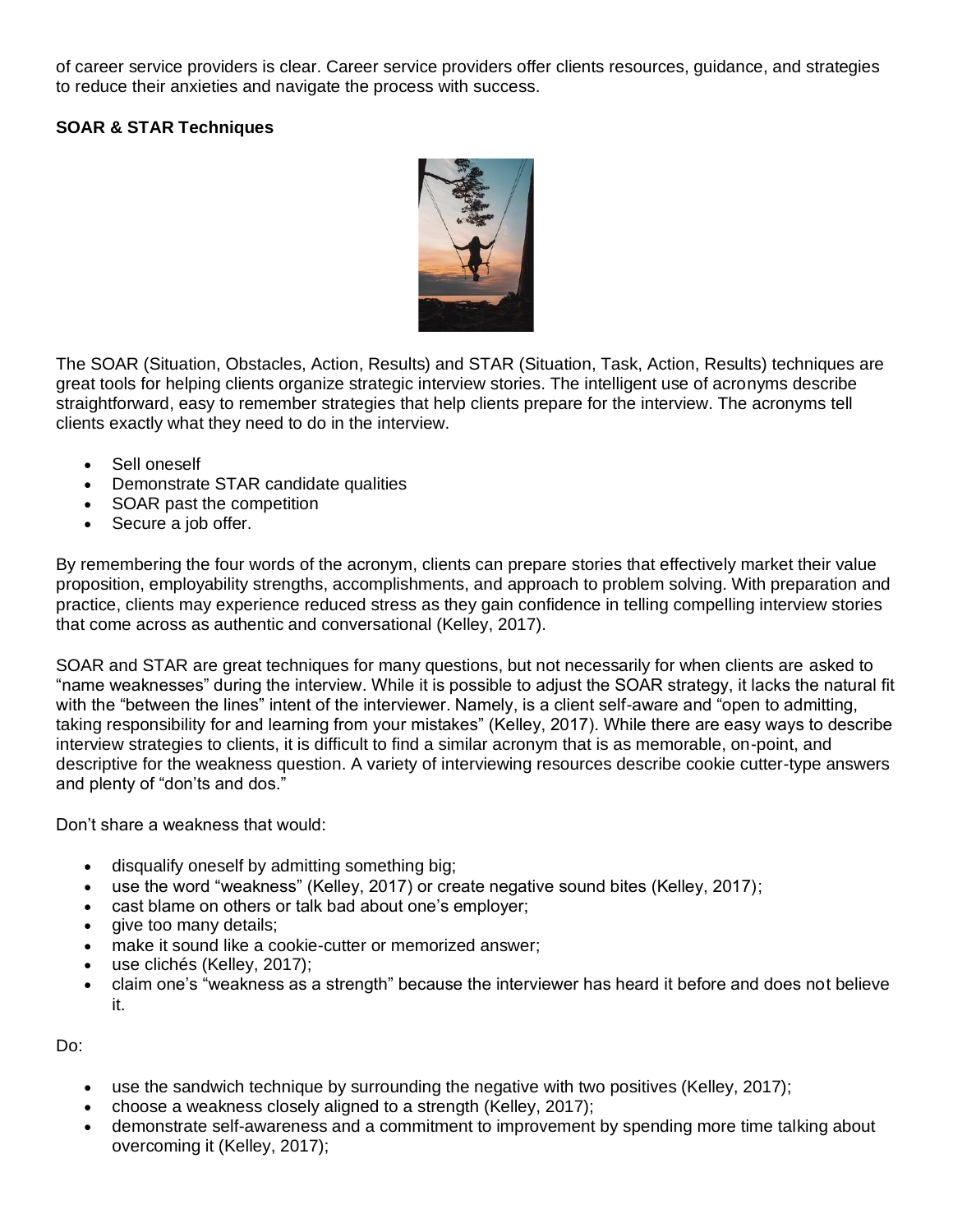- identify areas for improvement, and explain ways of working to overcome shortcomings (List of Weaknesses: 10 Things to Say in an Interview, 2020);
- keep it brief.

While the sandwich technique is easy to remember and effective, it is not an easy to remember and descriptive acronym, like SOAR, that clients may carry with them into the future. While pondering the desire for an acronym, it is clear that there is opportunity to make a small adjustment to the strategy that will help clients improve their interviewing skills in the short-term and their career management mindset in the long-term. By adding another positive (growth) to the end of the "positive – negative – positive" sandwich technique, clients can both demonstrate a personal commitment to overcoming a weakness, and take a small step towards adopting a "Growth Mindset." Having a "Growth Mindset," as described by Carol Dweck (2014), is beneficial to long-term career management. An ever-growing number of leaders and businesses are adopting growth mindset approaches, and taking advantage of the opportunity to define themselves in growth terms could benefit the client in the job hunting process.

## **TWIG Techniques**

By adding the extra positive, it no longer makes sense to refer to it as the sandwich technique. Additionally, PNPP (Positive, Negative, Positive, Positive) is an unappealing acronym that is neither memorable nor descriptive. There is an avenue for creating an effective acronym in line with the ancient practice of offering an olive branch (not much bigger than a twig) as a symbol of making amends and moving forward. This new acronym is TWIG (Trait, Weakness, Improvement, Growth). In the case of job hunters, the olive branch or TWIG offered to interviewers is a compelling story of reflecting on a weakness, making amends by making improvements, and moving forward towards a growth mindset.

### TRAIT

- Remind the interviewer of a positive trait, strength, skillset that is part of one's personal value proposition.
- Introduce a new trait to promote.

WEAKNESS (a negative factor closely aligned to the challenge, failure, difficulty, mistakes, or reason for leaving a previous position, etc.)

- Demonstrate one's ability to be reflective and recognize a growing edge.
- Keep it brief and manageable.
- IMPROVE Demonstrate the ability to be reflective and to self-manage.
- Describe positive steps taken to improve the situation and oneself.

#### **GROWTH**

- Focus on the growth witnessed in oneself and in the workplace.
- Describe potential for continued growth.

#### **Now SOAR!**

As career services practitioners, we can explore this technique with clients, explain the symbolism, and have clients offer a TWIG of growth when confronted with the weakness interview question. This will help them SOAR into the job.

### **References**

Dweck, C. (2014, November). The power that you can improve. *TEDxNorrkoping*. [https://www.ted.com/talks/carol\\_dweck\\_the\\_power\\_of\\_believing\\_that\\_you\\_can\\_improve?language=en](https://www.ted.com/talks/carol_dweck_the_power_of_believing_that_you_can_improve?language=en)